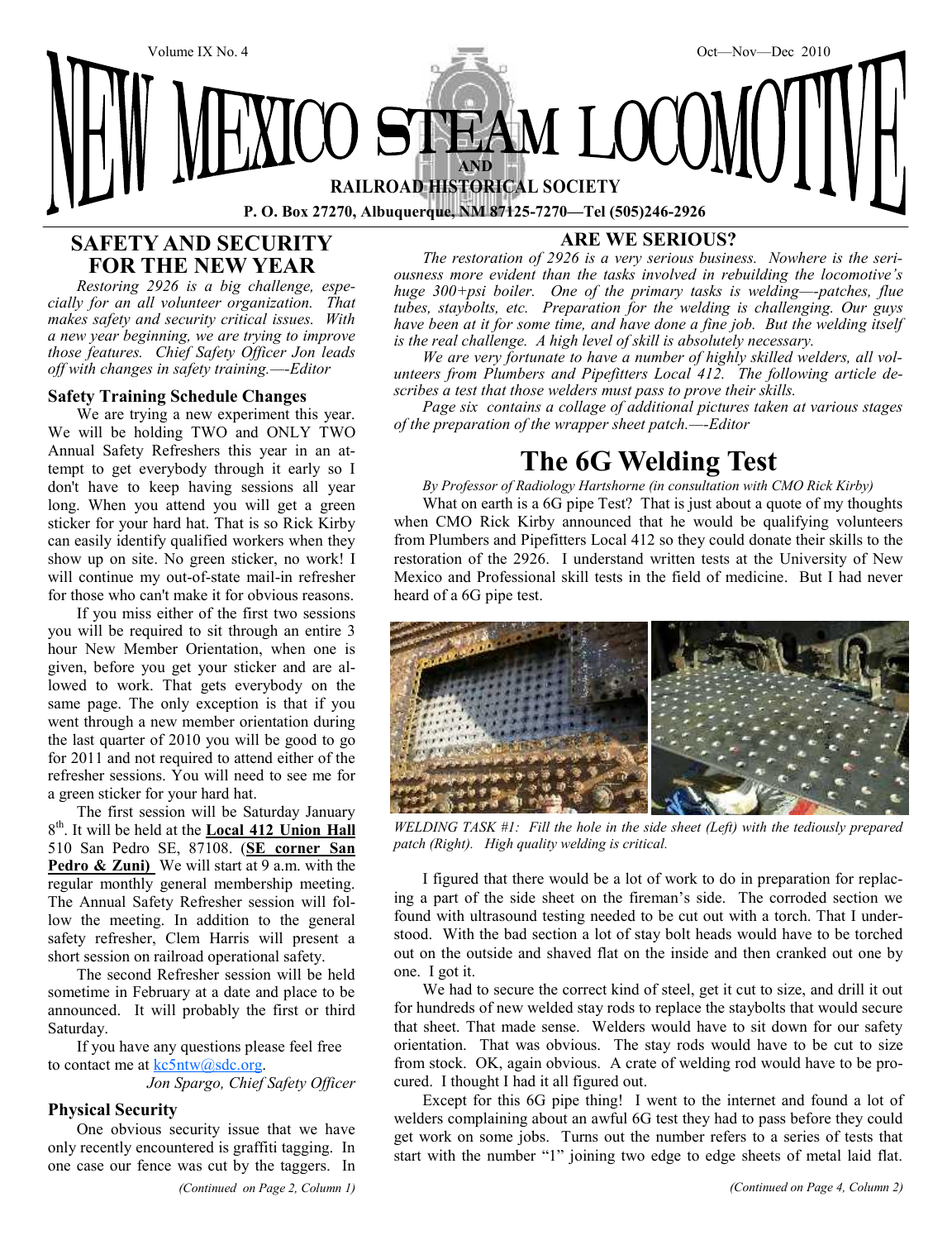| This newsletter is published quarterly by the<br>New Mexico Steam Locomotive and Railroad |
|-------------------------------------------------------------------------------------------|
| Historical Society, a Non-Profit Corporation.                                             |
| President _________ Michael F. Hartshorne                                                 |
| Vice President ______________Dave Traudt                                                  |
| Secretary———————————————Gail Kirby                                                        |
| Chief Mechanical Officer__Rick Kirby                                                      |
| Chief Safety Officer ________ Jon Spargo                                                  |
| Newsletter Editor________ Doyle L. Caton                                                  |
| WebMaster Marlin Allison                                                                  |
| MAIL ADDRESS: NMSL&RHS                                                                    |
| P.O. BOX 27270                                                                            |
| Albuquerque, NM 87125-7270                                                                |
| web: www.nmslrhs.org<br>Tel: (505)246-2926                                                |

#### *(Continued from Page 1)*

addition to the unsightly tagging, a lack of physical security can result in equipment damage or loss of property.

To improve physical security we are installing a multi-camera system to allow remote monitoring of the restoration site. It will also record entry and movement It should be fully operational soon.



*Nate Phillips installs cameras.*

Additionally, the 8th St Gate and the walkin gate have both been re-keyed. The number of persons holding keys has been reduced. Individuals who are nearby and available to come to the site on short notice will have keys. Casual visits should be arranged for work days. (It is actually more impressive to visitors to see a busy work site.)

#### **Information Security**

Another security concern is membership information. Our CMO, Board members, and others involved in managing the Society and the restoration need regular access to membership information to keep work moving forward. They need to know who has particular skills, who has work credentials, who is available to work, and how to contact members—especially those who regularly spend time at the work site.

Obviously, such membership information must be kept secure. We do not sell or share our member database as some organizations do. As we continue to update our membership information to keep it current, information security will be a high priority.

#### **Help Us Keep It Current**

We would like for our members to help keep the membership database as accurate and current as possible. Please let us know when you have changes in address, telephone, email, etc. You may contact us via e-mail at: nmslrhs@nmslrhs.org, or by telephone, our web site, or postal service as listed in the box at the top of this column.



In 1932 at the Midway Hospital in St. Paul Minnesota Ralph Johnson was born to a new family sprung from the little Swedish farm towns of Upsala and Elmdale, North Dakota. His dad had graduated from the University of Minnesota and had worked in Cleveland for the Pennsy RR. His mom had credentials as a "biscuit shooter" (a waitress Ralph tells me).

Ralph's dad was a civilian employee for the Corps of Engineers and followed the work of constructing dams and locks on the upper Mississippi from St. Paul to Winona to Fountain City. Ralph's younger brother was born in Winona when Ralph was two years old.

#### **Steam and Travel**

His father's work meant that the family moved about frequently. From the time he was a youngster, Ralph and his brother got to see a lot of new places. His introduction to steam was much closer to home though.

He got his first steam experience with his granddad's tractor. It was a wood fired 10 horsepower tandem compound Case engine his grandfather used threshing oats for local farmers.

Each farmer would provide wood cut for the engine for his own threshing. One farmer cut his fuel four inches too long for the firebox. Ralph had to re-cut that load and he still remembers it.

At age 16, Ralph's dad was working in Panama. There, Ralph got an introduction up close and personal with a railroad steam engine. He spent a morning roaring up and down the rip track with some old time railroaders while they checked out a recently overhauled Panama RR engine.

In 1936 Ralph's dad was transferred to the new Conchas Engineering District near Tucumcari to work on the dam there. After four years there it was on to Los Animas in Colorado where the John Martin dam was being built.

In 1939 the family moved to Panama. There, Ralph's dad was helping plan for a third canal to parallel the two in service. WWII stopped that project, and the family was evacuated by Pan American in 1942. Mom soon had the boys back home in Upsala in elementary school after a summer with measles. Ralph went to the same school his mom had attended. His dad was off doing something he wasn't talking about. "Probably Army Stuff", says Ralph.

After a snowy winter in 1943, Ralph's dad was back and the family rode by train to Albuquerque. Ralph's dad would be gone quietly for weeks at a time until the war was over. He says he and his brother would catch the East Central bus all the way out to Louisiana Blvd. (The east edge of town, at that time). From there, they would hike little way north and east with their .22 rifle to plink tin cans. (Only gang members do that today—and not at cans.)

Right after VJ day, the family was on the way back to Panama where they lived in their old house again. After school Ralph was a boat builder's helper,

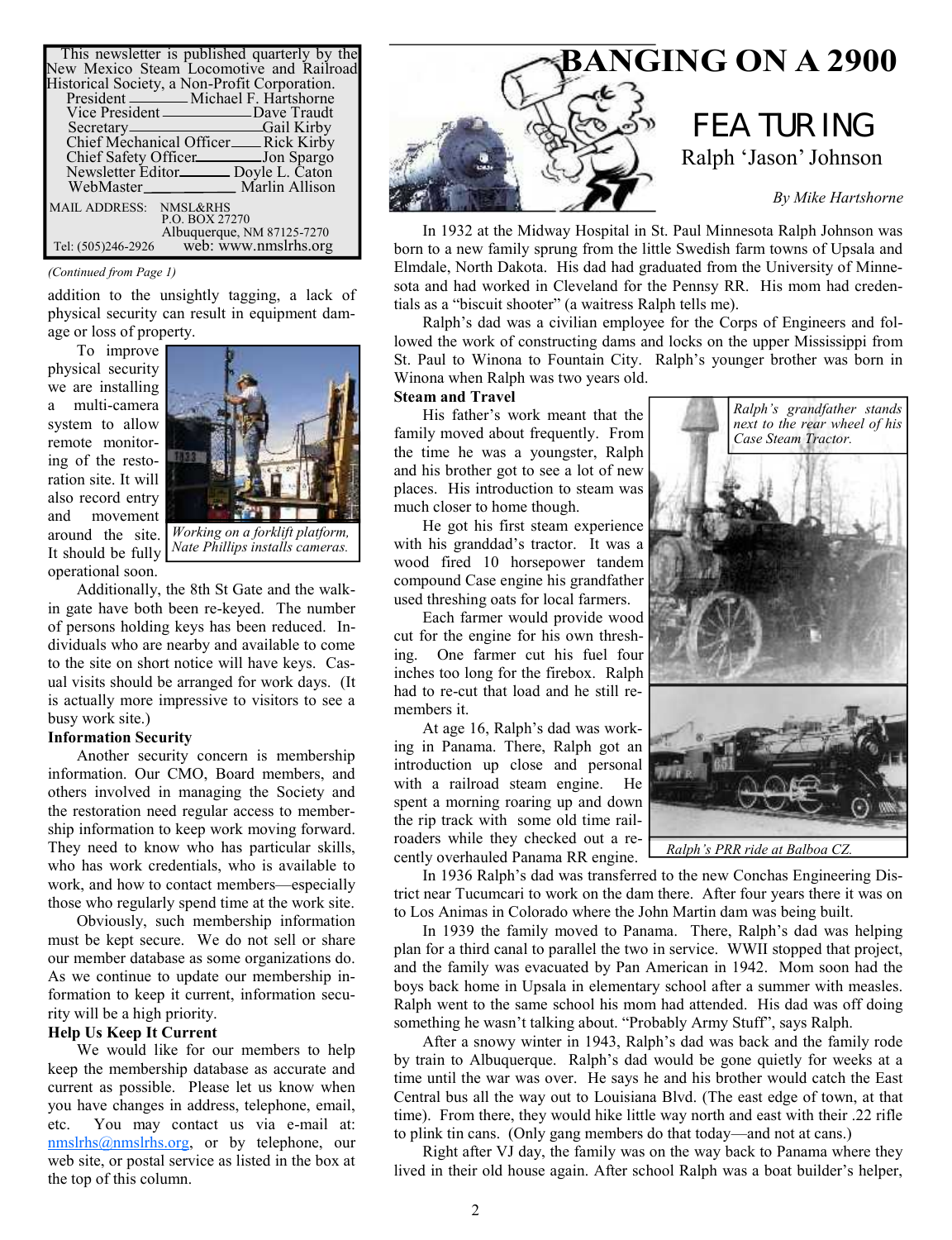was Sea Scout and started learning celestial navigation. His dad worked on the proposed sea level replacement canal. It never got built.

Following the Panama experience, Ralph's dad moved on to Bull Shoals, Arkansas to be Chief Engineer for the Corps. Ralph, a junior in high school, knew more math than his Math teacher and more chemistry than the Chemistry teacher. His dad didn't care for that situation. He solved the problem by putting Ralph in the Kemper Military School in Boonville, Missouri for a year while the rest of the family moved to Los Alamos, New Mexico. The WWII riddle was solved with that move. Ralph's dad was working for the Atomic Energy Commission.

When Ralph started college it was at the University of New Mexico. He says he always had summer jobs like working on survey parties. While in the Civil Engineering course studying dirt, Ralph took electives in Mechanical Engineering. Ralph admits he discovered women somewhere along the way and one, Kay, discovered him. They were married in 1950. They had a couple of boys along the way. The oldest is a Naval Architect in Savanna, Georgia.

After college Ralph thought he might get a job working with the New Mexico Highway Department doing bridges and such, but the Department preferred experienced engineers. He did get an offer from Chicago Bridge and Iron to work in South America. He didn't take it. Instead, he took a job with the Boeing Company in Wichita, Kansas.

### **Life With Boeing**

That started what sounds like a long roller coaster career ride at Boeing. At Plant #1 Ralph worked at the drawing board doing mobile training device work for B-47s. Later at Plant 2 he worked on empennage and control surfaces for the B-52. There was preliminary design work for the F-111, and work on the Dyna-Soar one-man space plane project.

In 1969 Ralph's group did an experimental set of winglets for the KC-135 tanker. Somehow he managed to borrow design engineers from competitors like Lockheed to complete that job. A real problem to be solved was that the left winglet would be near the flux gate transmitter for the plane's compass. That area had to be kept free of metals with a magnetic moment so his design group tried Inconel X (a copper nickel chromium iron manganese and other stuff alloy) with parts that *larger one came later.* had to be machined from 20" x



*Ralph stands near the lower surface of a B-52H. He designed the housings (on his left) for Electrical/Optical viewing.*



*Ralph with the first boat he built in 1969. A*

20" x 8" blanks. It turned out to be extremely touchy material to work with. It work- hardened so fast that a milling tool could ruin a piece in a too fast pass. There were also problems with the experiment's test sensing package supplied by the Air Force. Winglets never caught on for the KC-135.

 Also in 1969, Ralph had time to use his earlier Sea Scout training to build his first small sailboat. Larger craft were to come later.

Ralph's real forte became one of chasing repair work for aircraft damaged in "incidents". In trips around the globe Ralph's group would photograph and assess the damage, draw up needed repairs, design the "kit" of needed materials and slap a price on it guaranteed to cover Boeing's costs for the work. The Air Force could accept the price, do their own repairs, or write off the aircraft.

Every SAC base, Riyadh, Mildenhall, Guam, Thailand, Okinawa, and many more sites were visited. (Join Boeing and see the world.)

 With that under his belt Ralph was sent to Lake Charles, Louisiana as Chief Engineer for Boeing Louisiana, Inc's new KC-135 repair depot. He even got his own secretary. He could keep his 30 foot sailboat conveniently there instead of hauling it back and forth from Kansas. He hired up old Boeing engineers and new local talent and did the job for five years until the Air Force wouldn't go for another five year contract. The plant was closed. He helped his engineers find work elsewhere in Boeing.

Boeing had plans for him immediately in Seattle to work on the 777. The company bought his house, shipped his household goods and one car and gave him a minimum of 350 miles a day to drive the other car to Seattle.

There he worked on cowlings for an aircraft that was offered with Rolls Royce, General Electric, or Pratt and Whitney engines. He started with Rolls Royce and assumed the other two power plants as their engineers were moved elsewhere. Signing two hundred time cards meant he had far less drawing board time.

After 38 years with Boeing and many company trips it was time to quit. The Johnsons retired back to a five bedroom Lake Charles house in the Big Thicket area. He made the master bedroom into a machine shop and cranked out models and gun parts in air conditioned style.



*is machined from a Stuart engine kit with a homemade lubricator.*

Ralph practiced the French horn, sailed his boat, taught celestial navigation and enjoyed a little travel until Hurricane Rita dropped a tree on a bedroom in his house while he was vacationing in Sicily.

Four years ago Kay and he made a decision. It was time for a continuing care



*The student seaman at the wheel on oceanographic research in the north Pacific.*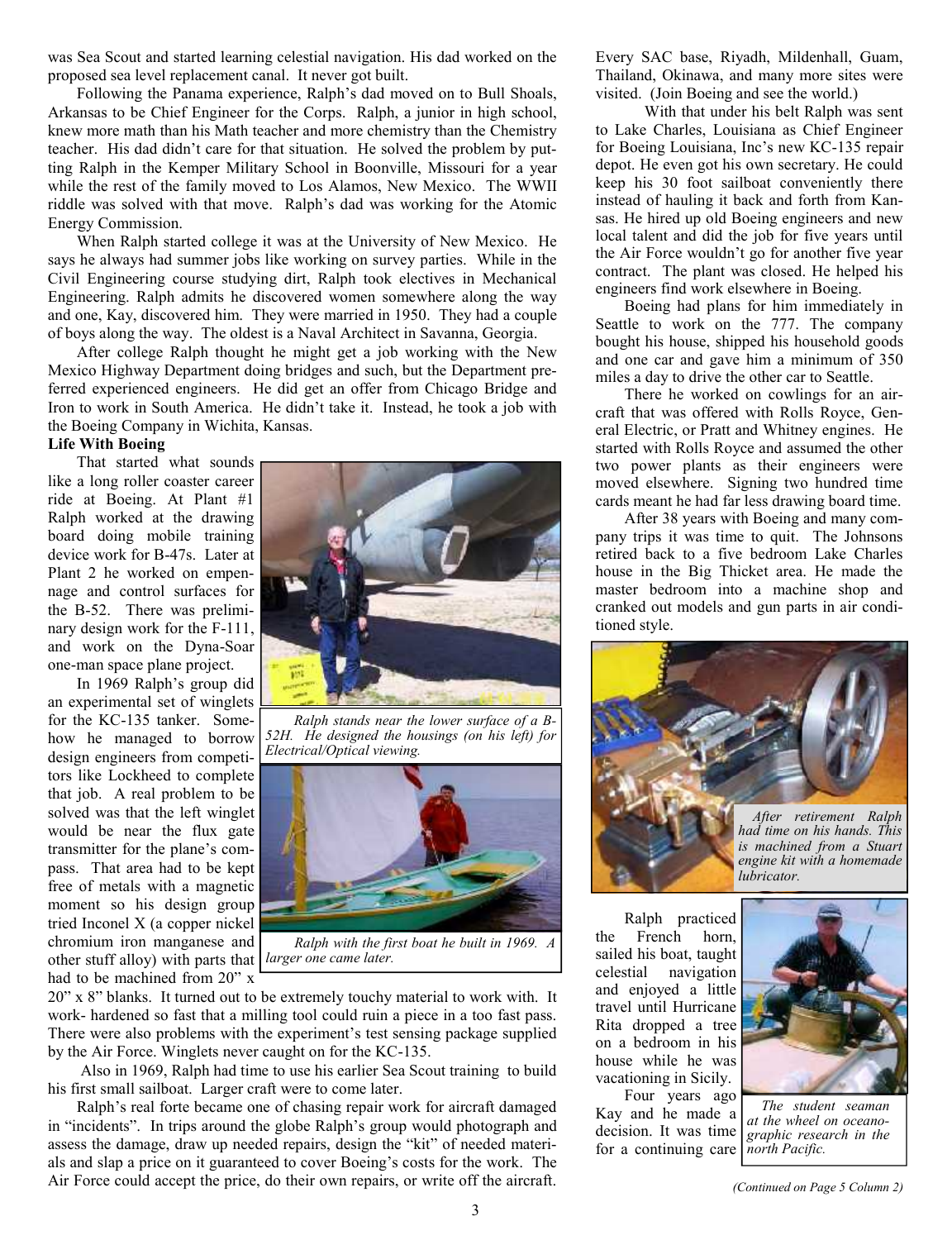# **WHEELS BANQUET NMSLRHS Was Well Represented At The Annual WHEELS Banquet**

Saturday November 13, a number of our members showed up at the annual WHEELS fundraising banquet at the Embassy Suites Conference Center. Most wore our trademark dress uniform—Roundhouse bib overalls with hats and handkerchiefs to match.



*Those bib overalls sure make a snappy dress uniform—well, at least they draw attention to our efforts to bring 2926 back to life.*

Those who where adept at domestic negotiations managed to have their spouses accompanying them. One person exempt from the uniform requirement was Albert Leffler. He was tapped to wow the crowd with the story of AT&SF 2926.



*Albert with Lida Crooks on his right and his sister Beverly on his left.*

Is a suit and tie really more photogenic than bib overalls?

Maybe Mike Hartshorne's wife Lida can answer that. We could find no pictures of her with Mike dressed in his Roundhouse finery.

Everyone enjoyed the evening—good food, good friends, and a successful fundraiser. We are all looking forward to the future—a future with a completed WHEELS museum, and a shiny 2926 alongside, under steam and ready to roll out for an excursion with a string of historic passenger coaches in tow.

## *(Continued from Page 1)*

The G stands for a grove configuration between the edges. (So that was why the edges of everything had to be beveled!)

The tests get harder by welding vertical sheets (2) doing the test overhead, at an angle, and get really bad with a 6. Horizontal, vertical, flat and inclined welding tests are all done together with the 6 test. There is a worse test it seems. A constrained version of the same test flanks the test section with closely placed obstacles limiting the welder's maneuvering.

 Rick had a test mount built that holds a slice of 6 inch pipe at a 45 degree angle. The upside of the slice is beveled. Then the test is performed when a similar piece with a beveled edge is positioned with a short gap between it at the mounted piece. The two bevels form a groove (that is the G again). At the bottom of the groove is a small gap flanked by a "land" (a flat edge at the base of the groove). The welder starts bridging the gap between adjacent lands and then works to fill in the gap. So that is why every beveled edge we cut had to spare the last 3/32 inch leaving it square as the land.



*Smiling Danny Rivera doing his 6-G welding test ...two pieces of 6' pipe held at 45 degrees . He is gonna make it one piece.*

There are different welding standards and codes in different countries. There is lots of on line technical advice about how to do this test that was way over my head. Just doing it isn't the worst part. In addition to a critical visual



*SMOOTH JOINT: The two pieces of pipe are now one, and ready to be cleaned, polished, and cut into strips called 'coupons'.*

inspection of the quality of the weld metal, strips of metal called coupons are cut across the weld from the joined pipe and pressed into a "U" shape with the weld at the bottom of the "U". If one breaks the welder doesn't pass. I began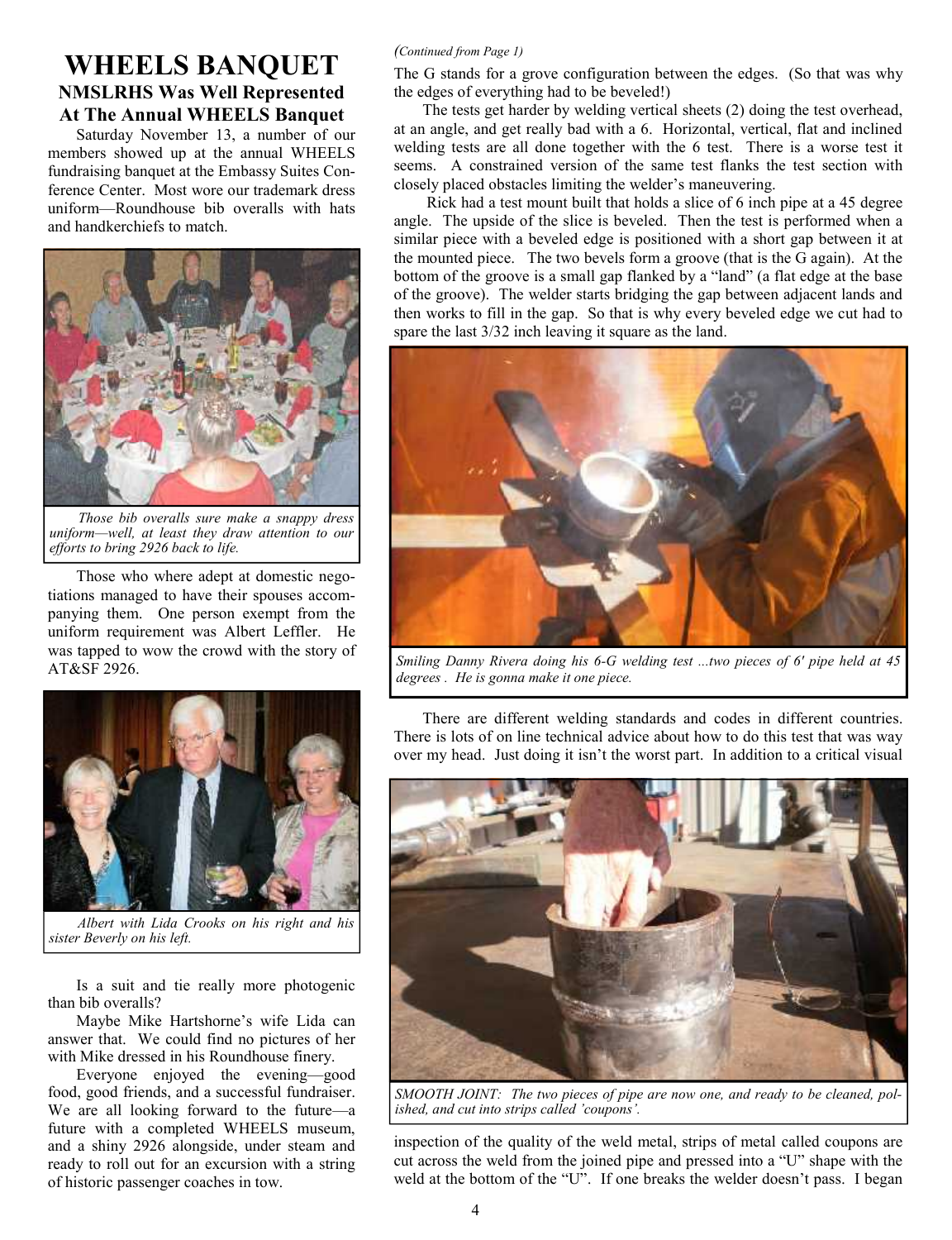to understand the on-line bitching by welders having trouble passing the test. They called it sadistic when they were polite.



*The two pieces of pipe that are now one are cleaned and polished. Then they will be cut into multiple pieces—strips across the weld joint to be used for the final step of the 6G test.*

We now have our first welder qualified to work on that side sheet. Danny Rivera marched through it in November with the smile on his face hidden beneath his helmet. Rick Kirby has the intact bent coupons held in evidence. Soon we'll see Danny making the welds that secure the big patch and the stayrods on the fireman's side. It has to hold solid at an operating pressure of 300 psi and the quality of those welds will be assured by that nasty 6G pipe test.



*DANNY'S WINNING TICKET: These test strips, or' coupons' are symbols of Danny Rivera's win over the difficult 6G test.*

*The coupons are bent two ways to test the weld inside and outside. If the weld doesn't show cracks either way, the welder is qualified to start on the boiler. We better hurry with the preparation, looks like Danny is ready to tackle that fireman's boiler patch.*

#### **—-And speaking of preparation**

To get to this point, a lot of volunteers with a wide variety of skills and experience, (much of it unrelated to steam engines) worked diligently for many months to reach the point that Danny and the others can do their magic. There were many appliances, pipes, and a lot of rusty sheet metal to remove even before GrandCor came in to do the professional asbestos removal.

That was followed by many, many hours of scraping, needle scaling, ultrasound testing, staybolt removal, cutting, drilling, beveling, and myriad other grunt work tasks. Though the pictures on the next page represent only a small fraction of that work, they do reveal just how big this project is.

Our steam era forebears, who could rebuild one of these locomotives from the ground up in a fraction of the time, are probably somewhere watching, laughing and shaking their heads. One of our objectives is to gain their approval by bringing 2926 back to the condition it was in when they left it to us.

#### *(Continued from Page 3)*

solution, so they moved back to Albuquerque. Ralph had contacted the New Mexico Steam Locomotive and Railroad Historical Society while still in Louisiana. He found us immediately. He also found New Mexico Territorial Brass Band, the Shrine Band and the American Legion Band in Albuquerque. He joined all four organizations and moved to the La Vida Llena retirement home.

Now you can find Ralph beside the lathe in the NMSL&RHS machine shop every time the site is open (if there is not a concert requiring his duties elsewhere). You can tell if the 2926 part you are holding is his handiwork. There is a little "J" stamped on it. If you have a few minutes and he isn't busy ask him about Panama, Los Alamos, Boeing, or any of the other places he has been for some interesting tales. You'll be glad you did. Some day he'll also be



*On a cold Wednesday morning, Ralph is hard at work at his lathe in the NMSLRHS machine shop.*



*(Above) Ralph in a Civil War reenactment band. (Below) Same Ralph, different instrument.*